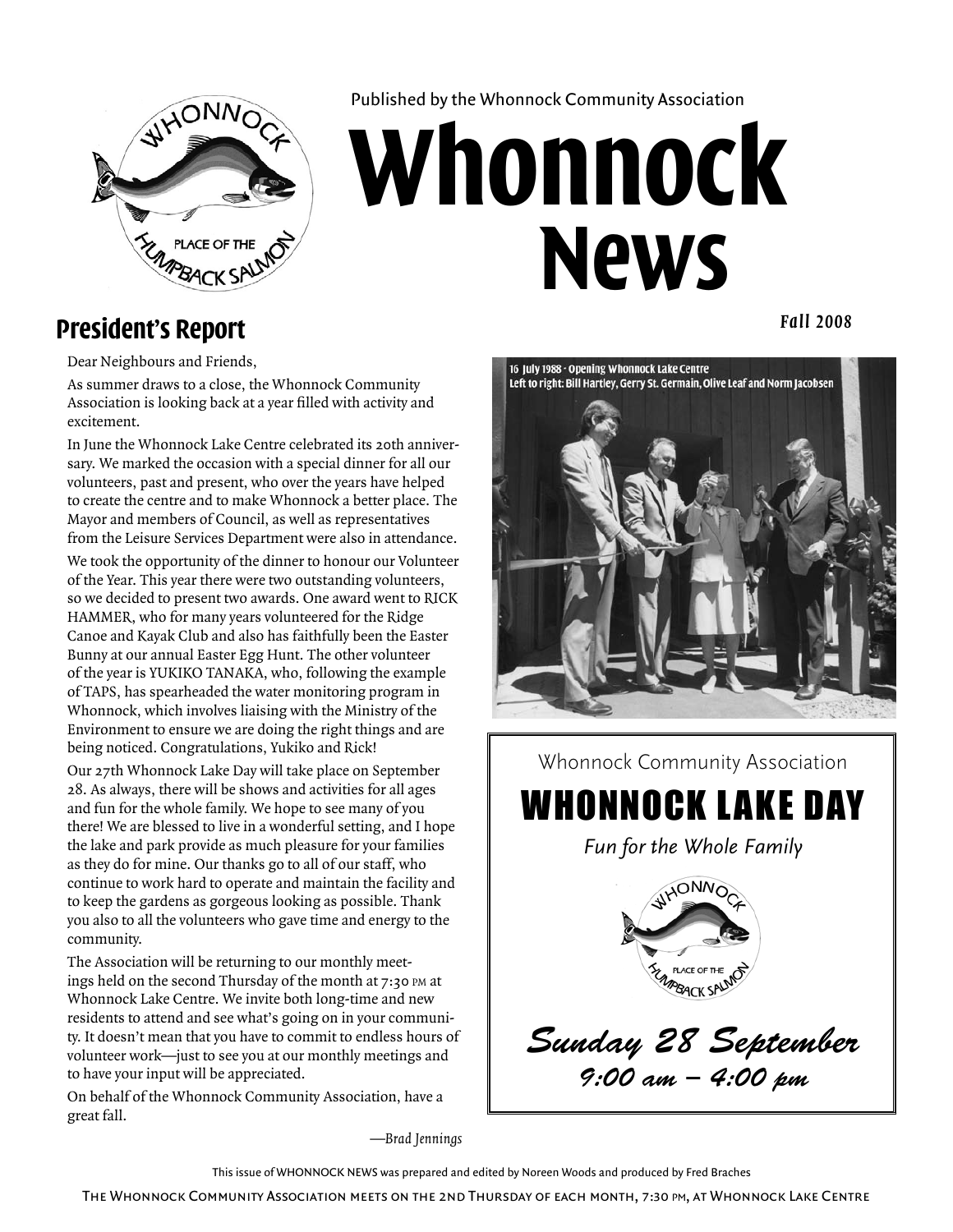## **Whonnock Lake Centre Report**

Another summer was enjoyed by many at Whonnock Lake with children enjoying the beach and park playground, the lake was stocked with good size Rainbow Trout for fishing. RCKC hosted a couple of successful Regattas this summer.

2008 hosted many weddings this year with many compliments on the facility and gardens.

The Whonnock Fire Department amused and cooled off a lot of children with their display of fire hoses each Thursday in August at 7pm.

The Centre host beginners and intermediate pilates offered by Parks and Leisure. Eleanor Tracey will present a new music class for young children on Wednesdays mornings. The Wee Ones meet at the Centre every Tuesday morning, the Whonnock Weavers every other Tuesday night and the Brownies/Girl Guides on Tuesday nights.

*Shirley and Jordy Blatter*

# **Whonnock Well Monitoring Group**

Members of the Whonnock Well Monitoring Group keep track of mostly shallow dug wells and three deep drilled wells.

The members are continuing to take monthly well depth measurements. Also, each member can have a bacterial analysis performed every six months and a mineral analysis performed every 12 months. The next date for analysis will be in October.

In May 2008, any member could have their well site inspected by the Ministry of the Environment. About six members had wells inspected. The sites were inspected for location (GPS coordinate), depth, metal well-ID tag, and aquifer protection (secure well cap, ground water seal, distance from septic field or other potential area of contamination).

These members were also reminded of the new regulations that came into effect November 2005. These regulations state that only certified well developers/installers can drill/install wells and that only certified well pump system installers can install and repair submersible well pumps. This is to ensure the aquifers are protected from contamination during installations and repairs.

For more information contact Yukiko Tanaka 604-462-8675 or Norman Billesberger 604-462-7539.

# **Byrnes Bursary**

The Whonnock Foundation continues with its Byrnes Bursary program granting amounts of up to \$2,000 per four-month period to students from east Maple Ridge enrolled in a college, university, trade school or other post secondary establishment, with a proven record of good performance.

For more about the Whonnock Foundation and the terms of reference of the Byrnes Bursary visit: <http://whonnock.ca/ whonnock/Foundation.htm>

# **Ruskin Hall**



The Ruskin Community Hall, established in 1922, is located at the corner of 284th Street and 96th Avenue in Maple Ridge. The hall is available for rental for weddings, anniversaries, family reunions, etc. Our seating capacity is 85. The basic rental rate is \$300,

plus damage deposit. For more rental information please contact Shannon at 604-462-7642.

Activities this fall at the hall include ALVINA'S LOW IMPACT AEROBICS starting Monday night, September 22 at 7:30 (for more information call Alvina at 604-462-8601) and YOGA WITH KIM starting in October, Wednesday nights at 7:30 (for more information call Kim at 604-462-4284).

Our annual BREAKFAST WITH SANTA is again scheduled in December but until we talk to Santa we will not be able to give a definite date. When we know the date we will post it at the hall.

## **Whonnock Bursary**

The Whonnock Community Association offers an annual \$1,000 Bursary to any interested grade 12 students who resides or has been a past resident of Whonnock.

A committee from the Whonnock Community Association will generally receive the application package in May and each committee person will review the packages and prioritize their selections. Then at a group meeting we discuss and compare and come up with our first 3 choices.

The criteria we look at are threefold. First we look at the students' marks. which must show a commitment to furthering their education at college, trade school or university. Secondly we assess financial need. Thirdly we look for a student's history of volunteering either in the community, the school or other worthy cause.

Please check with your school counsellor in the New Year for an application.

Good Luck to all applicants!

## **Lakeside Preschool**

**Located on beautiful Whonnock Lake in the Whonnock Lake Centre, this bright well-equipped preschool offers a variety of experiences for 3- to 5-year-olds. Our aim is to provide each child with exciting and stimulating experiences in a warm and relaxed atmosphere. For ongoing registration phone Mrs. Kilsby at 604-462-0026 to reserve your child's space in one of our programs.**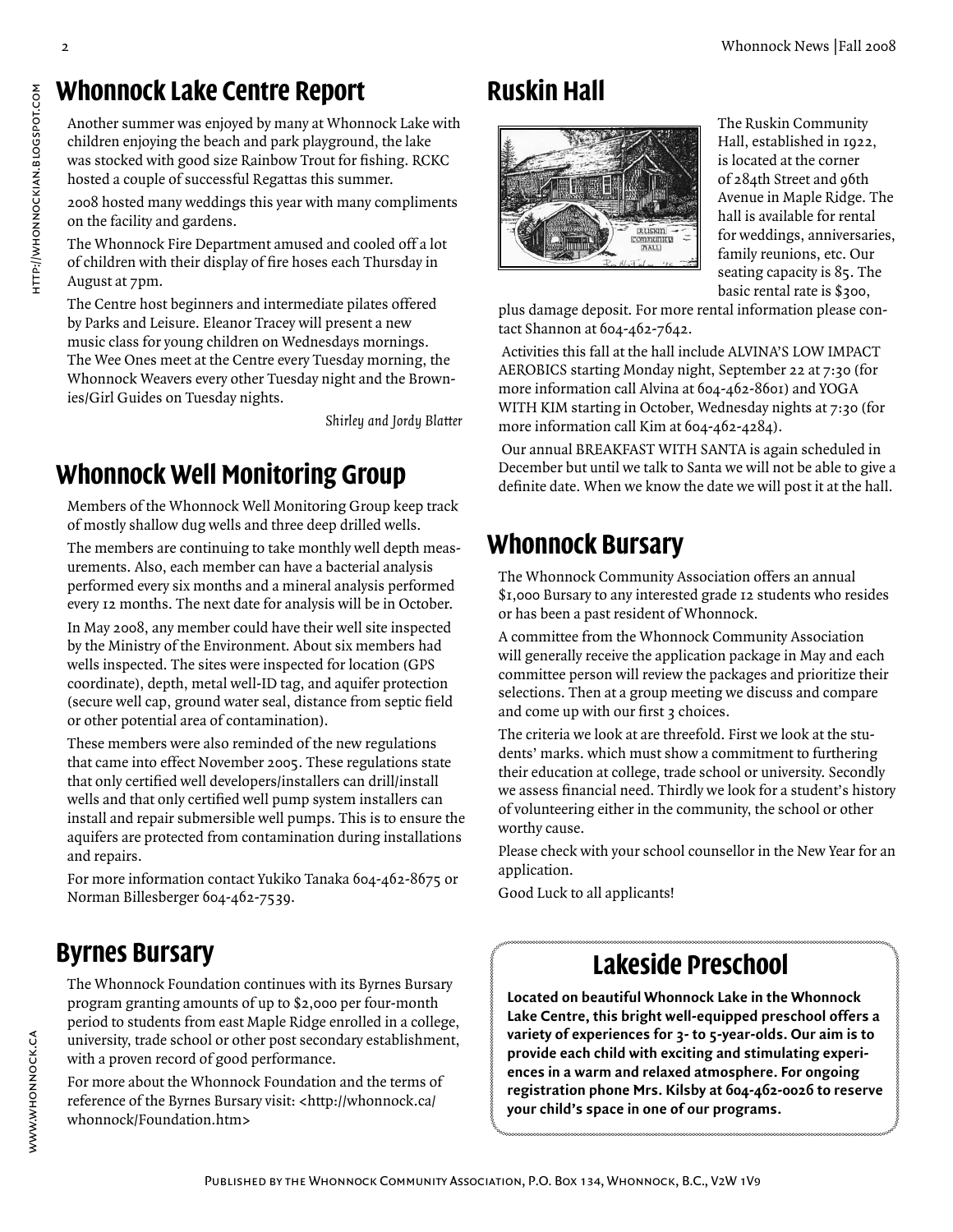#### **Wildwood Fellowship Church 10810 – 272nd Street -**

Sunday Services 10:30am



People matter to God and they matter to us! If you're looking to find a place to belong and a place where you can fit in, serve and be served, then we invite you to experience the community of Wildwood Fellowship Church.

WHAT DO WE OFFER? Opportunities for you to get to know your Creator and Designer:

\*Kid's Zone – Agents in Action (ages 3-12) during Sunday services (bring your shades!)

\*Youth Group – every Friday  $7:30 - 9$  PM (ages  $13 - 18$ )

\*Guys and dads hockey nights – alternate Saturdays

\*Ladies Home Bible studies, Men's breakfasts

\*Refreshing mix of contemporary and traditional worship to suit young and old alike

More info? Please call Pastor Arnold or Eleanor Tracey at 604- 462-0610 or check out our Web site at www.wildwoodfellowship.com

## **Music Pups**

Registration is now open for an innovative, developmental early childhood Music & Movement program for parents and tots (birth – age 5) at Whonnock Lake Centre on Wednesdays,



September 24 – November 16, from 10:00 – 10:45 am.

Music Pups will help your child to achieve basic music competence by developing their pitch and rhythm skills and becoming more responsive to music in general. It also gives parents the tools to capitalize on this critical time period of their child's musical development. Check out my program at www. themusicclass.com using the class locator (E. Maple Ridge/ Mission) and then call Eleanor Tracey, Ph: 604-462-0610, for additional info or to register.

## **Westcoast Shotokan Karate School**



For children and families. Come on out and try a FREE class. You might be surprised on how much you enjoy doing Martial Arts no matter what age you are! At Whonnock Lake Centre. Mondays and Wednesdays 5:00 to 5:30 pm private lessons

5:30 to 6:00 pm group class

For more information call Sensei Johnson 604-612-3995 or email: shotokanjohnson@yahoo.ca

#### **Old Age Pensioners – Branch 103, Whonnock**

Meetings are on the last Monday of the month at 11:00 am at the Whonnock United Church. Call Margaret Norman, 604- 462-7591 for more information.

## **Whonnock United Church**

The Whonnock United Church at 27091 River Road meets Sundays at 11:00 AM for a joyful hour of music and worship followed by coffee and fellowship in our church hall. We are a small but warm and outreaching congregation, strong in our faith and genuine in our worship. We welcome all to come visit and enjoy our service. For more information call Jean Ruttan at 604-463-7771.

# **Holy Spirit Anglican Church**

Services, Sunday School and nursery are held from 10:00 am – 11:30 am every Sunday, with refreshments and fellowship afterwards at Holy Spirit Anglican Church, Whonnock, (formerly St John the Evangelist) 27123 River Road, Whonnock: follow the signs for 272nd Street off the Lougheed Highway. For more information please feel free to call the Church on 604-462-7933, and you can visit the Church website at http://members.shaw. ca/stjohnevangelist/

# **Whonnock T.O.P.S. Local 4522**

*Whonnock T.O.P.S. Local 4522 Open House. All welcome! 7:00 to 8:00 pm Whonnock Fellowship Church . Contact Jo-Ann 604-463-1622* Take off Pounds Sensibly is a non-profit weight-loss support group that meets every Tuesday at the Wildwood Fellowship Church in Whonnock. We offer guidance, support and plenty of laughs. Come see what we are all about.

Time 6:45 to 7:00 pm weigh-in, 7:00 to 8:00 pm meeting. Call Lori at 604-463-7355 or Jo-Ann at 604-463-1622 for more information.

## **Guys and Gals Volleyball**

Wednesday nights at Whonnock Elementary. All adults are welcome to come out for a drop-in Volleyball game 7:30 to 9:00 sharp. Some fun and fitness and best of all it's free.

Visit: http://whonnockvolleyball.blogspot.com/

# **Community Youth Group**

Attention all youth between ages 13 and 18! A new community youth group is starting. WHEN? Every Friday night meeting at Wildwood Fellowship Church from 7:30-9:00 PM. Some activities will take place at the Dowco gym or outside of Whonnock. Call Christine at 604-462-7559 for more info.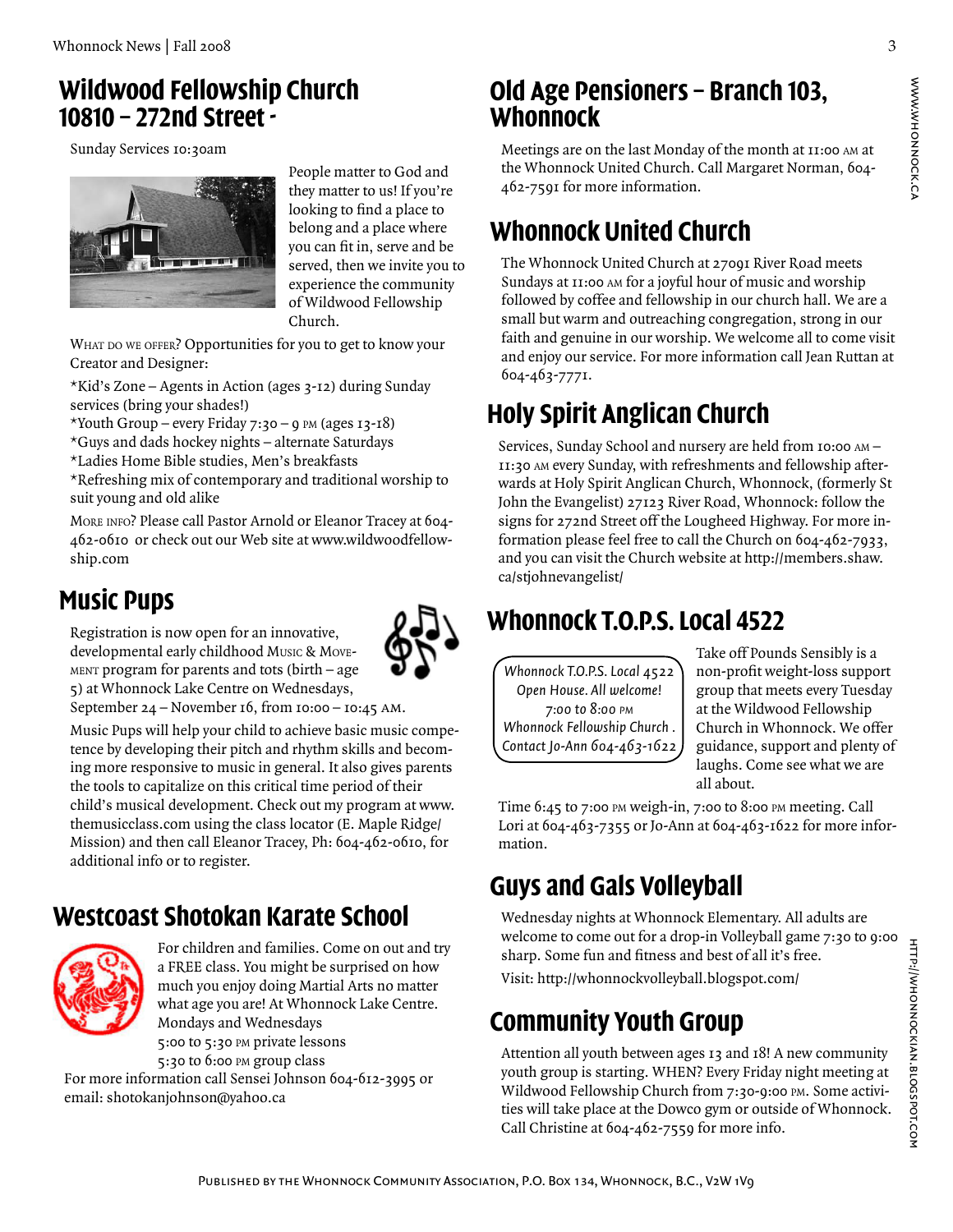## **Whonnock Weavers & Spinners**



The Whonnock Weavers and Spinners continue to meet in the pre-school room of the Whonnock Lake Centre on the 2nd and 4th Tuesday of each month at 7:30 pm.

We had a very busy summer, organizing and participating in the "Fabulous

Fibres" section of the Maple Ridge Fair. This event was held in the Cam Neely Arena, and saw several weaving and spinning guilds from all over the Lower Mainland join us in celebrating fibre arts. There were displays, demonstrations, live animals, and sales of yarn as well as finished items. We even had activities for kids, including dyeing with Kool-Aid.

Now we are turning our attention to our annual Open House show and sale at the Whonnock Lake Centre on Sunday November 30, from 11am to 4 pm. We hope to see lots of you there, as well as at Whonnock Lake Day, where we will have several spinners in attendance.

We always welcome new members. If you are interested in the fibre arts and wish to join us, simply come to a meeting, or phone Marie at 604-462-9059.

# **Whonnock Walkers**



Join us Monday, Wednesday and Friday mornings at 9:15 for a friendly, one-hour walk. Call Maureen at 604-462-7940 for more information. Location: Whonnock Lake Centre Parking lot.

## **1 st Whonnock Scouting Group**



Remember when Scouts…did good deeds, helped friends and neighbours, shared stories around the campfire and just enjoyed being kids? Well they still do! And they do it in more exciting wonderful ways than ever before. Come join us on TUESDAY EVENINGS 6:30 PM at the Scouts Canada Whonnock Lodge at 27660 Dewdney Trunk Road.

Beavers, ages 5 to 7; Cubs, ages 8 to 10; Scouts, ages 11 to 14; and Venturers, ages 14 to 17 year, learn skills, plan adventures, and get down to the real business of being kids: having fun.

For 100 years, Scouts Canada has been Canada's number one youth organization. We are well known for our safe, fun, and adventurous programs, where fun is the common denominator, blended with friendship and outdoor fun. Our programs are provided by a network of caring people who enjoy the rewards of knowing the positive influence they have on young people.

## **Ridge Canoe and Kayak Club**



RCKC made a splash at the 2008 Canadian National Sprint Championships held in Dartmouth, NS. Congratulations to all winners! Gillian Fedechko and Michelle Kosaka won two gold medals in Junior Women's Canoe in 1000 and 500 meter races. They were

named Canadian Champions in their 500m event, and were awarded the Darren McPhee Memorial trophy.

Dion Maxwell came home with a silver medal. Six bronze medals went to GILLIAN FEDECHKO and BRIAN MALFESI brought home three bronze medals—one together with KEITH KELLEWAY, and another in his K<sub>4</sub>, along with DAVID NYKL, JOSH PLANKEEL and JORDAN TRAAS. Another bronze medal was won by Virginia Kuran.

SCOTT MALFESI directed and produced a video promoting the sport and RCKC for a national contest. The video won the first prize in the Club Reel contest and can be seen on You Tube under "RCKC Club Reel." RCKC club members look forward to receiving the prizes which include a K2, and a Paddle All boat which will allow physically challenged individuals to enjoy the sport of canoe & kayak.

KEITH KELLEWAY, named to the Junior National Team this summer, has just returned with a bronze medal from competition in Moscow. KEITH, MICHELLE KOSAKA, KEN MUIR and Rayne Tarasiuk also competed in the Mazda Knockout in Toronto which was televised on CBC on September 13th.

RCKC club members would like to thank the Whonnock Foundation for their continued support. With their assistance, RCKC was able to purchase a used truck that could tow our trailer full of boats to Halifax and back. Thank you!

The last two local sprint regattas of the summer will be held at Whonnock Lake: the BC Bantam-Masters Championships on September 27 and 28 and the Long Distance Championships on October 4 and 5. Come out and join the fun!

## **Whonnock Youth Outreach**

In partnership with the Whonnock Community Association. A component of the Youth Outreach Initiative, Whonnock Youth Outreach hosts activities within the Whonnock area. The Youth have been working hard with the area residents, volunteers, parents, and the Community Association to develop social and recreational opportunities. For more information call: 604- 467-7354. (Mondays 7:00 to 9:00 pm September to June).



### **Whonnock Wee Ones Play Group**

For newborns to preschoolers. Open playtime, crafts, songs, circle time and lots of fun. Drop in, 8:30 to 11:30 AM, Tuesdays at Whonnock Lake Centre. \$2.00 per session.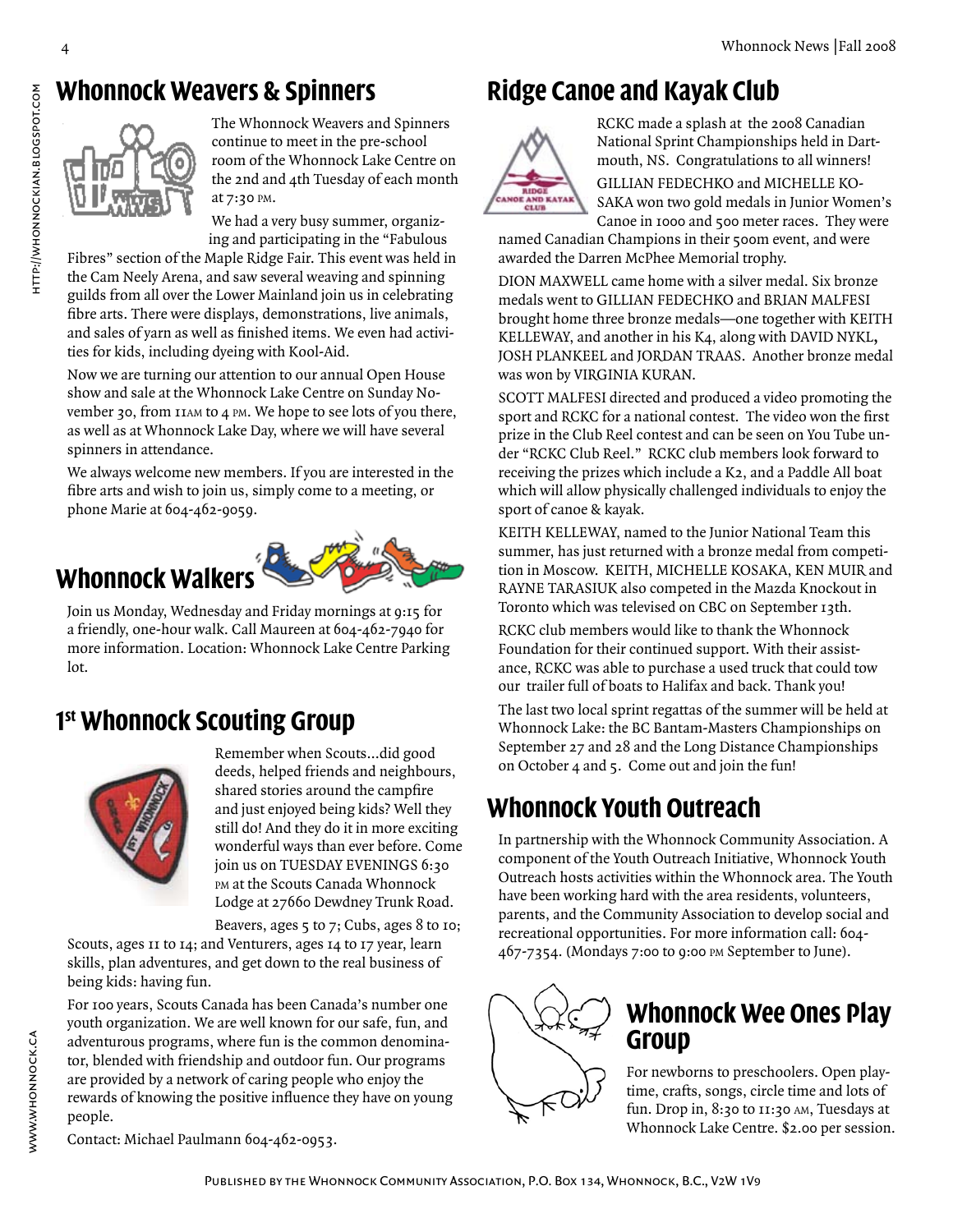20 Years 1988 - 2008 www.whonnock.ca

WWW.WHONNOCK.CA



Whonnock Lake Centre

**Thumbnails of the 2008 Volunteer Dinner and the celebration of the 20th year of Whonnock Lake Centre**

Photos by Shirley Blatter



At the Volunteer Dinner on 8 June 2008 the Whonnock Community Association honoured two outstanding volunteers for their services to the community.

YUKIKO TANAKA has brought together a group of residents interested in assuring the quality of their drinking water and monitoring the Whonnock well levels.

RICK HAMMER has been our Easter Bunny at the yearly Easter Egg Hunt since times immemorial. Rick, a founding member and Commodore of the Pitt Meadows Paddling Club, was also an active member of the Ridge Canoe and Kayak Club for many years.